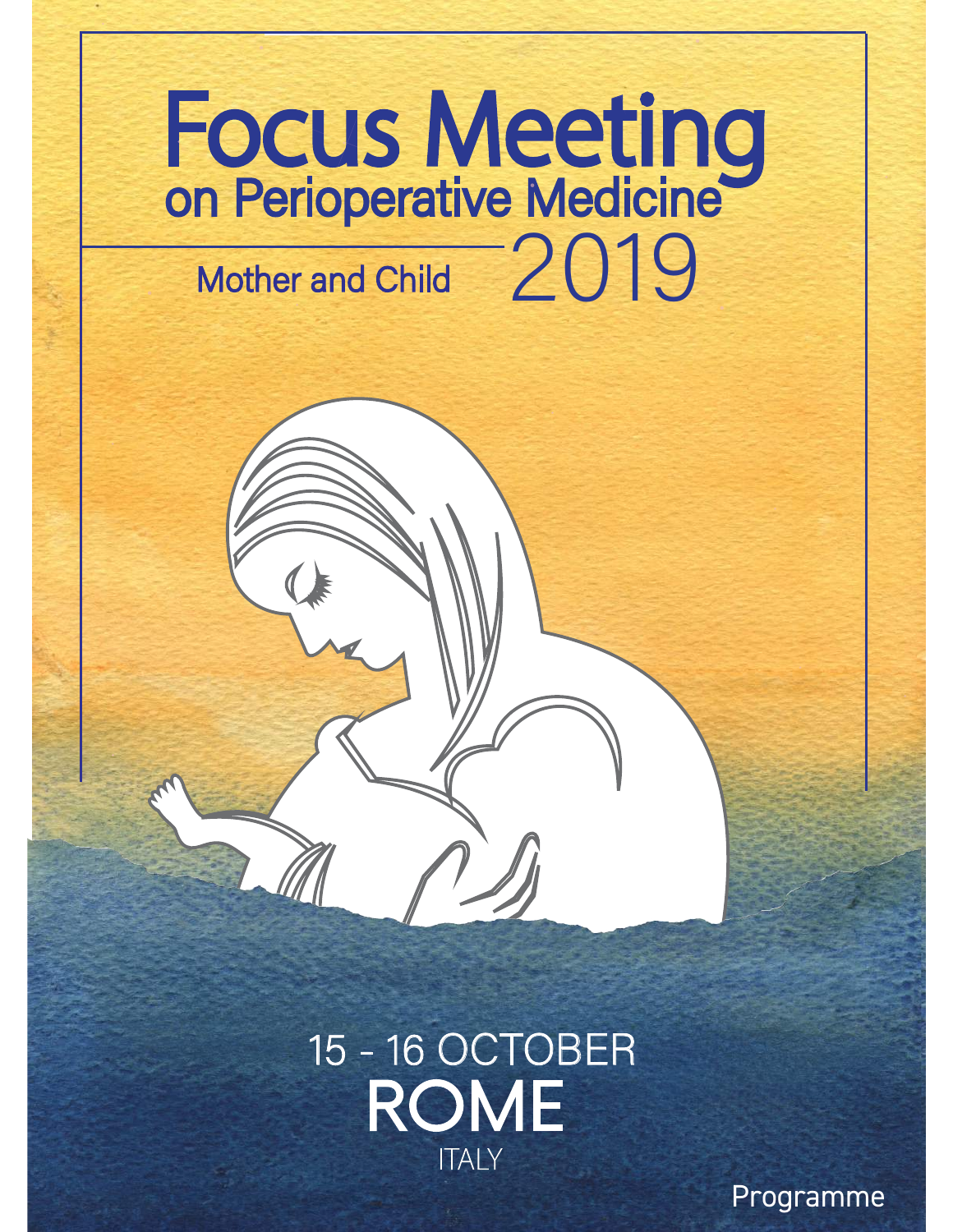

| <b>ME</b> | 1ME1<br>Meet the Expert | Tuesday, 15<br>October<br>09:00 - 09:45   | <b>Plenary Session - Emergency lectures</b>                                                        |
|-----------|-------------------------|-------------------------------------------|----------------------------------------------------------------------------------------------------|
|           |                         |                                           | Chair:<br>Nicola Disma (Genoa, Italy)<br>Frédéric Mercier (Clamart, France)                        |
|           |                         |                                           | Common obstetric emergencies<br>Thierry Girard (Basel, Switzerland)                                |
|           |                         |                                           | Common paediatric emergencies<br>Francis Veyckemans (Lille, France)                                |
|           | <b>1S2</b><br>Symposium | Tuesday, 15<br>October<br>$10:00 - 11:00$ | US point of care in tricky situations                                                              |
|           |                         |                                           | Chair:<br>Carolyn Weiniger (Tel Aviv, Israel)                                                      |
|           |                         |                                           | US for neuroaxial anesthesia. When should it be used?<br>Luc Sermeus (Edegem, Belgium)             |
|           |                         |                                           | Neonatal and infants: which vein and how<br>Christian Breschan (Klagenfurt am Wörthersee, Austria) |
|           |                         |                                           | Lung US in small children<br>Nadya Yousef (Clamart, France)                                        |
|           | <b>1S1</b><br>Symposium | Tuesday, 15<br>October<br>$10:00 - 11:00$ | Caesarean delivery anaesthesia                                                                     |
|           |                         |                                           | Chair:<br>Marc Van de Velde (Leuven, Belgium)                                                      |
|           |                         |                                           | Converting the epidural for caesarean section<br>Nuala Lucas (London, United Kingdom)              |
|           |                         |                                           | Safe general anaesthesia for mums<br>Marc Van de Velde (Leuven, Belgium)                           |
|           |                         |                                           | Enhanced Recovery After Surgery (ERAS) after caesarean section                                     |

Dan Benhamou (Le Kremlin Bicêtre, France)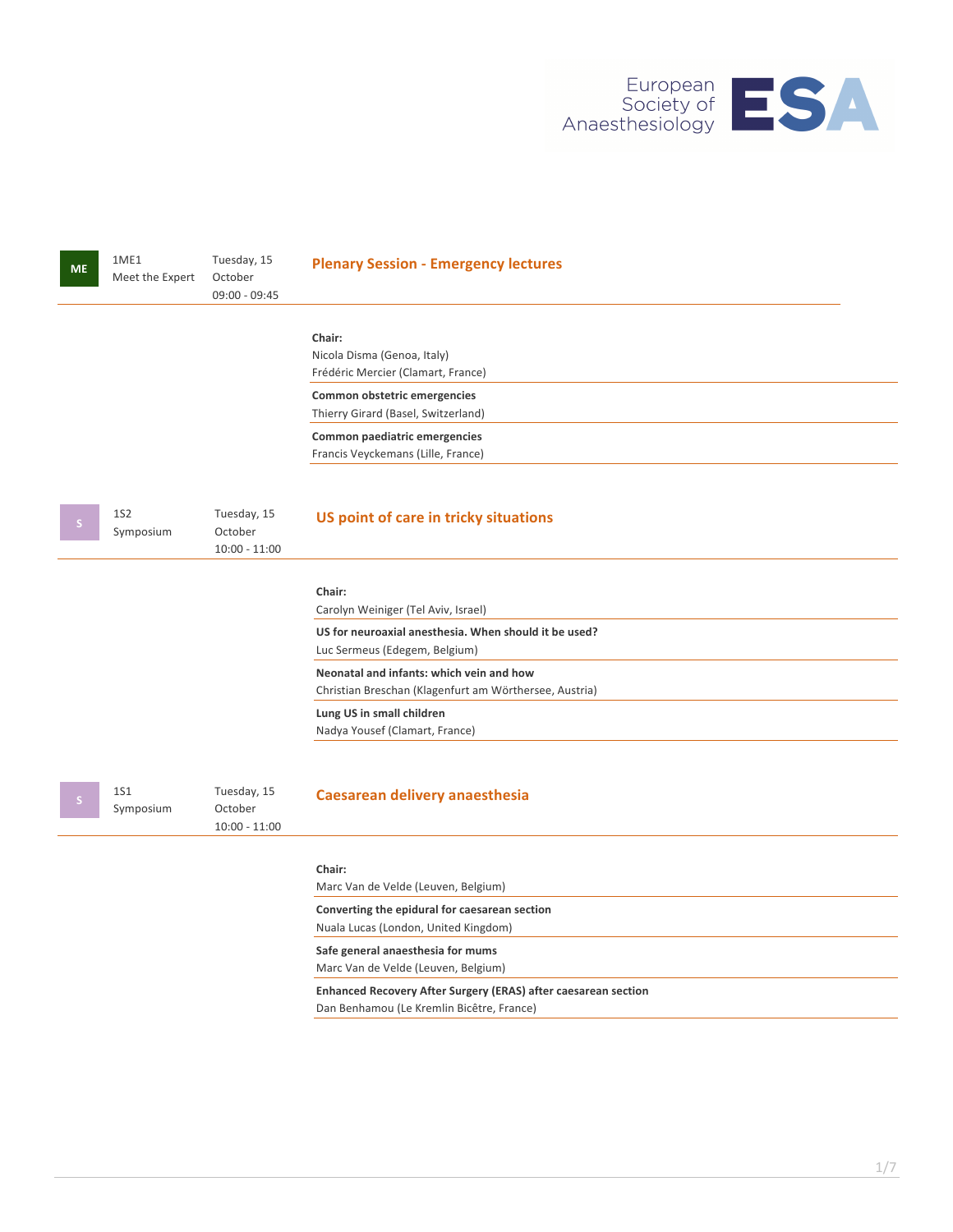

| <b>ME</b> | 1ME2<br>Meet the Expert | Tuesday, 15<br>October<br>$11:30 - 12:15$ | <b>Congenital Heart Diseases (CHD)</b>                                                                                                                                         |
|-----------|-------------------------|-------------------------------------------|--------------------------------------------------------------------------------------------------------------------------------------------------------------------------------|
|           |                         |                                           | Chair:<br>Andreas Machotta (Rotterdam, Netherlands)<br>Mums with CHD: how should we be prepared?<br>Dominique Chassard (Bron, France)<br>Neonatal CHD: the immediate treatment |
| <b>ME</b> | 1ME3<br>Meet the Expert | Tuesday, 15<br>October<br>$11:30 - 12:15$ | Walid Habre (Geneva, Switzerland)<br><b>Pregnancy-Induced Hypertension (PIH) - Update 2019</b>                                                                                 |
|           |                         |                                           | Chair:<br>Herve Bouaziz (Nancy, France)<br>Update 2019: PIH, Pre-eclampsia, HELLP syndrome                                                                                     |
|           |                         |                                           | Hawa Keita Meyer (Colombes, France)<br>Emergency anaesthesia in the pre-eclamptic patient<br>Thierry Girard (Basel, Switzerland)                                               |
|           | <b>1S4</b><br>Symposium | Tuesday, 15<br>October<br>$14:15 - 15:15$ | Airway symposium - Mother & Child                                                                                                                                              |
|           |                         |                                           | Chair:<br>Francis Veyckemans (Lille, France)                                                                                                                                   |
|           |                         |                                           | Case Report - The extreme situation: EXIT procedure<br>Sergio Giuseppe Picardo (Rome, Italy)                                                                                   |
|           |                         |                                           | The paediatric airway: what is different?<br>Nada Sabourdin (Paris, France)                                                                                                    |
|           |                         |                                           | The mother with a difficult airway: what to do?<br>Massimo Micaglio (Florence, Italy)                                                                                          |
|           |                         |                                           | New airway tools - one that fits mother and child?                                                                                                                             |
|           |                         |                                           |                                                                                                                                                                                |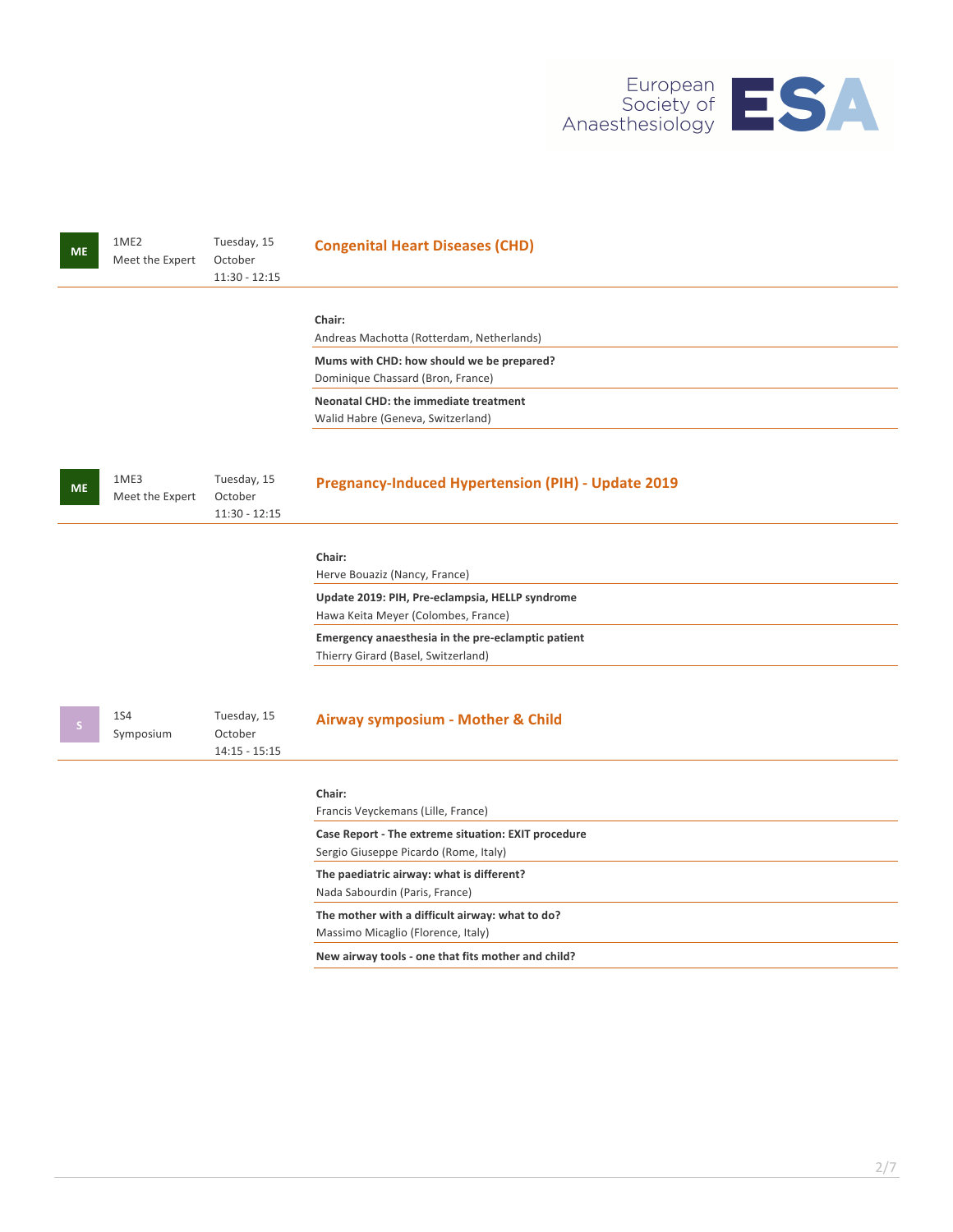

|     | <b>1S3</b><br>Symposium | Tuesday, 15<br>October<br>$14:15 - 15:15$ | <b>Post-caesarean section care</b>                                                                                         |
|-----|-------------------------|-------------------------------------------|----------------------------------------------------------------------------------------------------------------------------|
|     |                         |                                           | Chair:<br>Brendan Carvalho (Stanford, United States)                                                                       |
|     |                         |                                           | Neuraxial opioid not feasible: what block is best?<br>Herve Bouaziz (Nancy, France)                                        |
|     |                         |                                           | <b>Neuraxial Opioids and respiratory depression</b><br>Carolyn Weiniger (Tel Aviv, Israel)                                 |
|     |                         |                                           | Breastfeeding after anaesthesia<br>Brendan Carvalho (Stanford, United States)                                              |
| PC. | 1PC1<br>Pro-Con         | Tuesday, 15<br>October<br>15:30 - 16:30   | Epidural analgesia is the best option for labor: Pro-Con                                                                   |
|     |                         |                                           | Chair:<br>Nuala Lucas (London, United Kingdom)                                                                             |
|     |                         |                                           | Pro<br>Emilia Guasch (Madrid, Spain)                                                                                       |
|     |                         |                                           | Con<br>Ruth Landau (New York, United States)                                                                               |
|     | <b>1S5</b><br>Symposium | Tuesday, 15<br>October<br>15:30 - 16:30   | Safe paediatric anaesthesia                                                                                                |
|     |                         |                                           | Chair:<br>Robert Greif (Bern, Switzerland)                                                                                 |
|     |                         |                                           | Physiological parameter during general anaesthesia: how low can we safely go?<br>Mary Ellen McCann (Boston, United States) |
|     |                         |                                           | Intraoperative ventilation in children<br>Edoardo Calderini (Milan, Italy)                                                 |
|     |                         |                                           | Postoperative problems in paediatric anaesthesia: how can we avoid them?<br>Nicola Disma (Genoa, Italy)                    |
|     |                         |                                           |                                                                                                                            |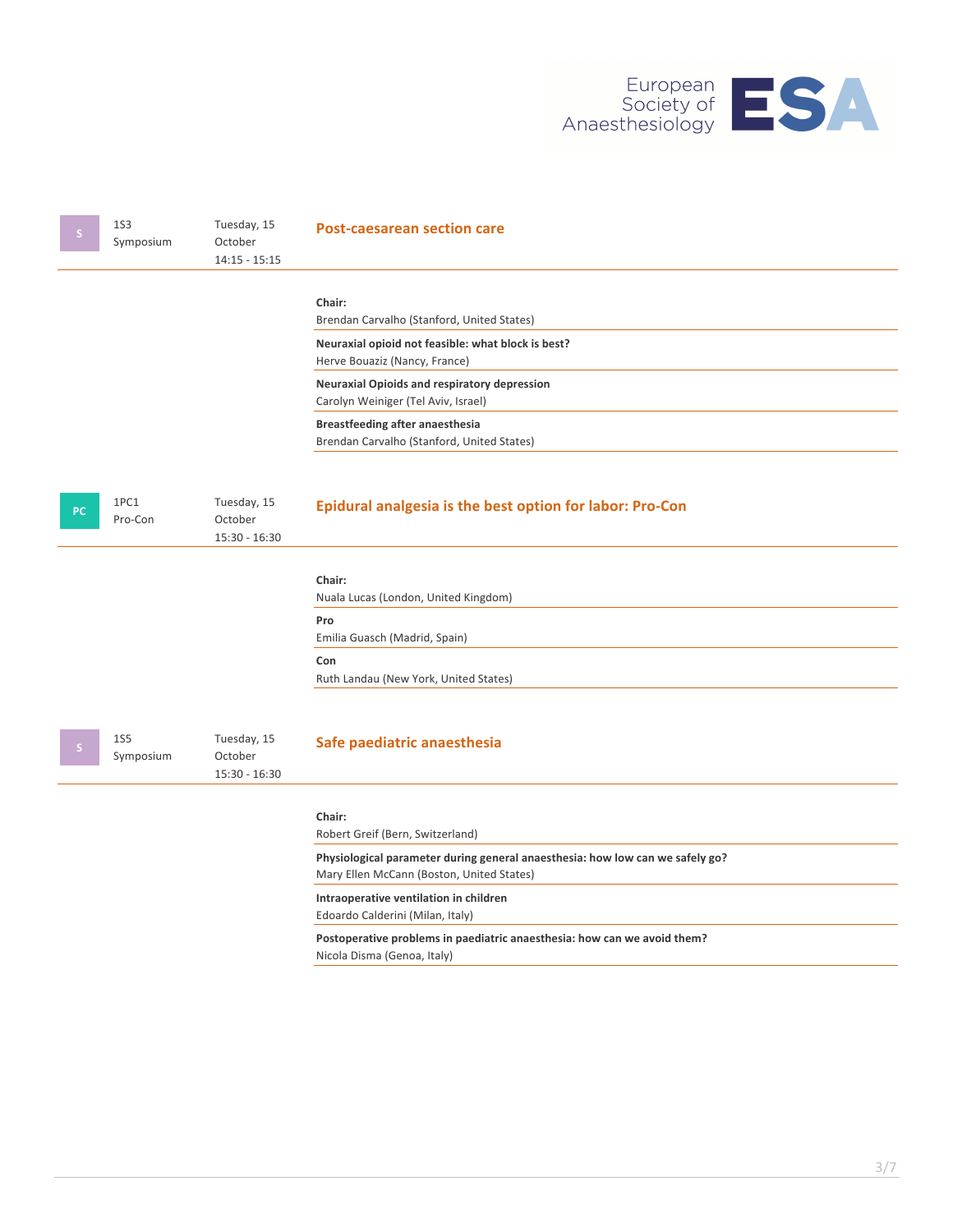

| 1L2<br>Lecture          | Tuesday, 15<br>October<br>$17:00 - 17:45$ | Establishing a simulation programme for maternal and infant crisis                                                                                               |
|-------------------------|-------------------------------------------|------------------------------------------------------------------------------------------------------------------------------------------------------------------|
|                         |                                           | Chair:<br>Dan Benhamou (Le Kremlin Bicêtre, France)                                                                                                              |
|                         |                                           | Speaker<br>Giorgio Capogna (Rome, Italy)                                                                                                                         |
| 1L1<br>Lecture          | Tuesday, 15<br>October<br>$17:00 - 17:45$ | <b>Autoregulation in neonatal brain</b>                                                                                                                          |
|                         |                                           | Chair:<br>Mary Ellen McCann (Boston, United States)                                                                                                              |
|                         |                                           | Speaker<br>Jennifer Lee (Baltimore, United States)                                                                                                               |
| <b>1S6</b><br>Symposium | Tuesday, 15<br>October<br>18:00 - 19:00   | <b>Haemostasis and bleeding</b>                                                                                                                                  |
|                         |                                           | Chair:                                                                                                                                                           |
|                         |                                           | Nada Sabourdin (Paris, France)<br>Peripartal hemorrhage: interdisciplinary approach and Point of Care Diagnostics (POCD)<br>Edoardo De Robertis (Perugia, Italy) |
|                         |                                           | Paediatric patient blood management, transfusion regimen<br>Thorsten Haas (Zürich, Switzerland)                                                                  |
|                         |                                           | Haemostasis and large blood transfusion<br>Andreas Machotta (Rotterdam, Netherlands)                                                                             |
| <b>1S7</b><br>Symposium | Tuesday, 15<br>October<br>18:00 - 19:00   | Labor analgesia - when it doesn't go as planned                                                                                                                  |
|                         |                                           | Chair:<br>Dominique Chassard (Bron, France)                                                                                                                      |
|                         |                                           | I can't move my leg after my labour epidural<br>Yehuda Ginosar (Jerusalem, Israel)                                                                               |
|                         |                                           | Post-Dural Puncture Headache (PDPH): lessons learned from EPIMAP<br>Anil Gupta (Stockholm, Sweden)                                                               |
|                         |                                           | Postpartum depression and epidural analgesia<br>Sharon Orbach-Zinger (Petach Tikvah, Israel)                                                                     |
|                         |                                           |                                                                                                                                                                  |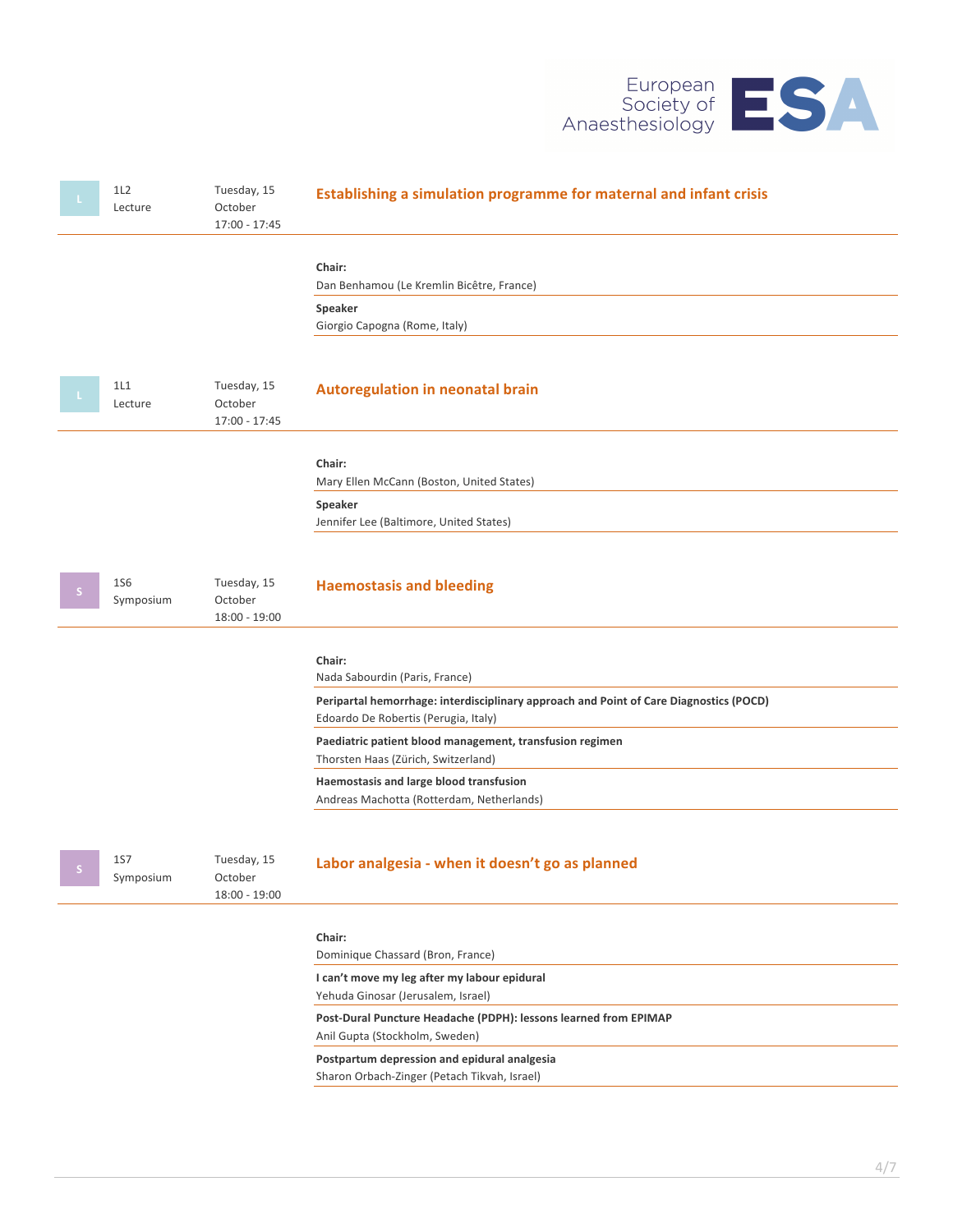

| 2L1<br>Lecture          | Wednesday, 16<br>October<br>$08:30 - 09:15$ | How epidural analgesia can effect progress of labour and delivery                                                                                                                                                                                                                                                                                                                                 |
|-------------------------|---------------------------------------------|---------------------------------------------------------------------------------------------------------------------------------------------------------------------------------------------------------------------------------------------------------------------------------------------------------------------------------------------------------------------------------------------------|
|                         |                                             | Chair:<br>Frédéric Mercier (Clamart, France)<br>Speaker<br>Cynthia Wong (Iowa City, United States)                                                                                                                                                                                                                                                                                                |
| 2L2<br>Lecture          | Wednesday, 16<br>October<br>$08:30 - 09:15$ | Long term effects of anaesthesia during pregnancy or early life                                                                                                                                                                                                                                                                                                                                   |
|                         |                                             | Chair:<br>Giorgio Conti (Rome, Italy)<br>Speaker<br>Nicola Disma (Genoa, Italy)                                                                                                                                                                                                                                                                                                                   |
| <b>2S1</b><br>Symposium | Wednesday, 16<br>October<br>$09:30 - 10:30$ | Post surgical pain in children                                                                                                                                                                                                                                                                                                                                                                    |
|                         |                                             | Chair:<br>Tom Giedsing Hansen (Odense, Denmark)<br>Pharmacology of pain medications in small children: what every anaesthesiologist needs to know<br>Karel Allegaert (Leuven, Belgium)<br>Paracetamol, NSAIDs and co-analgesics in children: what's best?<br>Sunno Simmons (Rotterdam, Netherlands)<br>Regional anaesthesia in infants<br>Steve Roberts (Liverpool, United Kingdom)               |
| <b>2S2</b><br>Symposium | Wednesday, 16<br>October<br>$09:30 - 10:30$ | <b>Critical care medicine in pregnant women</b>                                                                                                                                                                                                                                                                                                                                                   |
|                         |                                             | Chair:<br>Sharon Einav (Jerusalem, Israel)<br>Identifying maternal critical illness<br>Sharon Einav (Jerusalem, Israel)<br>Echocardiography in maternal critical illness<br>Laurent Zieleskiewicz (Marseille, France)<br>ExtraCorporeal Membrane Oxygenation (ECMO) for maternal collapse and Acute Respiratory Distress<br><b>Syndrome (ARDS)</b><br>Nicholas Barrett (Brompton, United Kingdom) |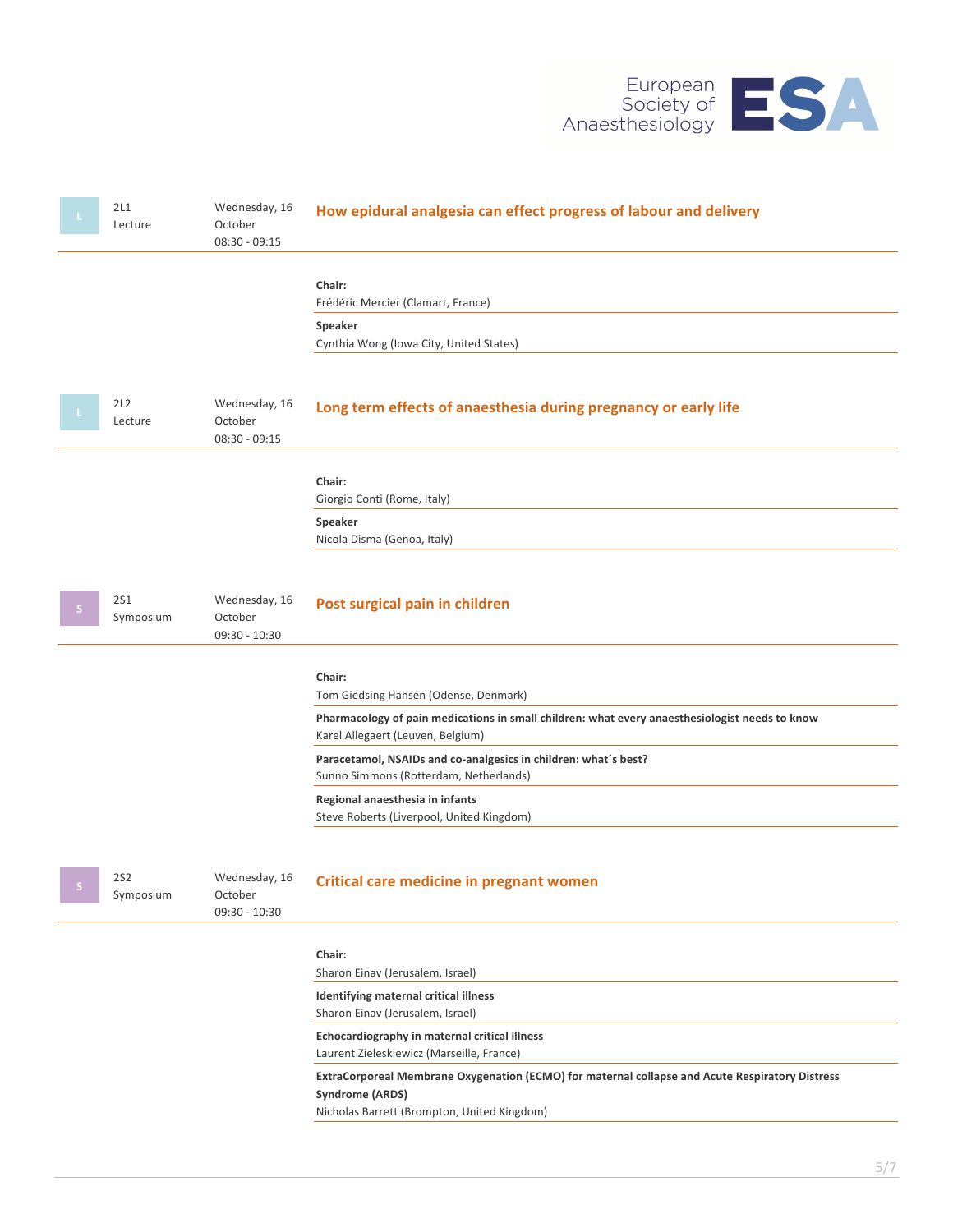

| <b>2S3</b><br>Symposium                            | Wednesday, 16<br>October<br>11:00 - 12:30   | Safe practice of paediatric anaesthesia                                                                      |
|----------------------------------------------------|---------------------------------------------|--------------------------------------------------------------------------------------------------------------|
|                                                    |                                             | Chair:<br>Karin Becke (Nürnberg, Germany)                                                                    |
|                                                    |                                             | The long shadow of APRICOT<br>Francis Veyckemans (Lille, France)                                             |
|                                                    |                                             | Paediatric anaesthesia outcomes: an international collaboration<br>Jurgen de Graaff (rotterdam, Netherlands) |
|                                                    |                                             | Safe anaesthesia for every child: how can we reach that?<br>Thomas Engelhardt (Aberdeen, United Kingdom)     |
|                                                    |                                             | Emergence delirium: correct diagnosis and treatment<br>Torsten Lauritsen (Copenhagen, Denmark)               |
|                                                    |                                             |                                                                                                              |
| 2PBLD1<br>Problem Based<br><b>Learning Session</b> | Wednesday, 16<br>October<br>$11:00 - 12:30$ | <b>Paediatric and obstetric - 4 cases</b>                                                                    |
|                                                    |                                             | Chair:<br>Frédéric Mercier (Clamart, France)<br>Steve Roberts (Liverpool, United Kingdom)                    |
|                                                    |                                             | OB Case 1 - Massive Post Partum Haemorrhage (PPH)<br>Alexander Ioscovich (Jerusalem, Israel)                 |
|                                                    |                                             | OB Case 2 - Unexpected difficult airway<br>Pierre A. Diemunsch (Strasbourg, France)                          |
|                                                    |                                             | <b>PAED Case 1 - Closure of ducts</b><br>Maren Kleine-Brueggeney (London, United Kingdom)                    |
|                                                    |                                             | <b>PAED Case 2 - Premmies with Necrotizing Enterocolitis (NEC)</b><br>Peter Frykholm (Uppsala, Sweden)       |
|                                                    |                                             |                                                                                                              |
| <b>2S4</b><br>Symposium                            | Wednesday, 16<br>October<br>14:30 - 15:30   | <b>Pharmacology in pregnancy and childhood</b>                                                               |
|                                                    |                                             | Chair:<br>Thomas Engelhardt (Aberdeen, United Kingdom)                                                       |
|                                                    |                                             | Individualised anaesthesia and drug therapy during pregnancy?<br>Ruth Landau (New York, United States)       |
|                                                    |                                             | Paracetamol during pregnancy: effects on mother and child?<br>Karel Allegaert (Leuven, Belgium)              |
|                                                    |                                             | Pharmacology of anaesthetics drugs in children<br>Tom Giedsing Hansen (Odense, Denmark)                      |
|                                                    |                                             |                                                                                                              |